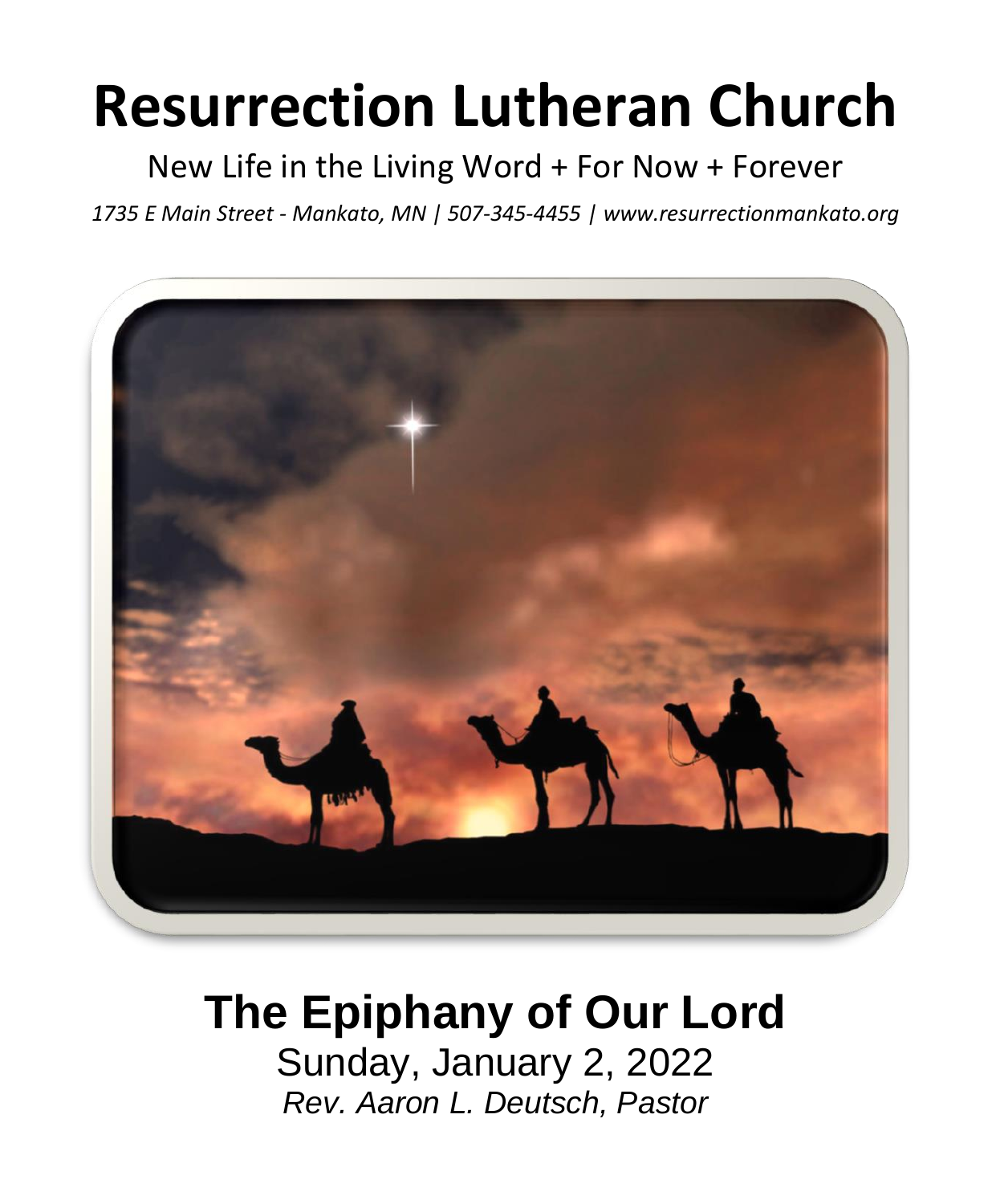#### **WELCOME** and **ANNOUNCEMENTS**

#### **A NEW YEAR'S CALL TO WORSHIP**

P: Gathered together in a new year, we begin our worship, around Word and Sacrament, our joy and our peace, in the name of the Father, and of the Son, and of the Holy Spirit. **C: Amen.** 

P: Our help is in the name of the Lord, who made heaven and earth.

#### **C: Oh, sing to the Lord a new song, for he has done marvelous things!**

P: This is the day that the Lord has made.

#### **C: We will be glad and rejoice in it.**

- P: This is the year that the Lord has begun.
- **C: We will rejoice and be glad in it.**
- P: The old year now has passed away:
- **C: But God, our God, endures forever.**

P: Because of the Lord's great love we are not consumed, for his compassions never fail.

**C: Great is your faithfulness, O Lord, now and forever. Amen.** 

**GATHERING HYMN: As with Gladness Men of Old (vss. 1-4)………………..RECLAIM No. 128**

#### **CONFESSION AND FORGIVENESS OF SIN**

P: Beloved in the Lord, let us draw near to God our Father with a true heart to confess our sins and ask him in the name of our Lord Jesus to forgive us. For Christ himself bore our sins in his body on the cross so that, free from sin, we might live in righteousness; by his wounds we have been healed.

*Silence is kept for reflection and self-examination*

#### P: Eternal God,

**C: Have mercy on us. We confess that we have turned from you and are held by the power of sin. Forgive us our sins, known and unknown, things we have done and things we have failed to do. Turn us again to you, and uphold us by your Spirit, that we may live and serve you in newness of life through Jesus Christ, our Savior and Lord. Amen.**

P: God, who is rich in mercy, loved us even when we were dead in sin, and made us alive together with Christ. By grace you have been saved. In the name of Jesus Christ, your sins are forgiven. May Almighty God strengthen you with power through the Holy Spirit, that the promise of Christ's forgiveness may live in your hearts through faith.

**C: Amen!** 

#### **PRAYER OF THE DAY**

P: The Lord be with you. **C: And also with you.**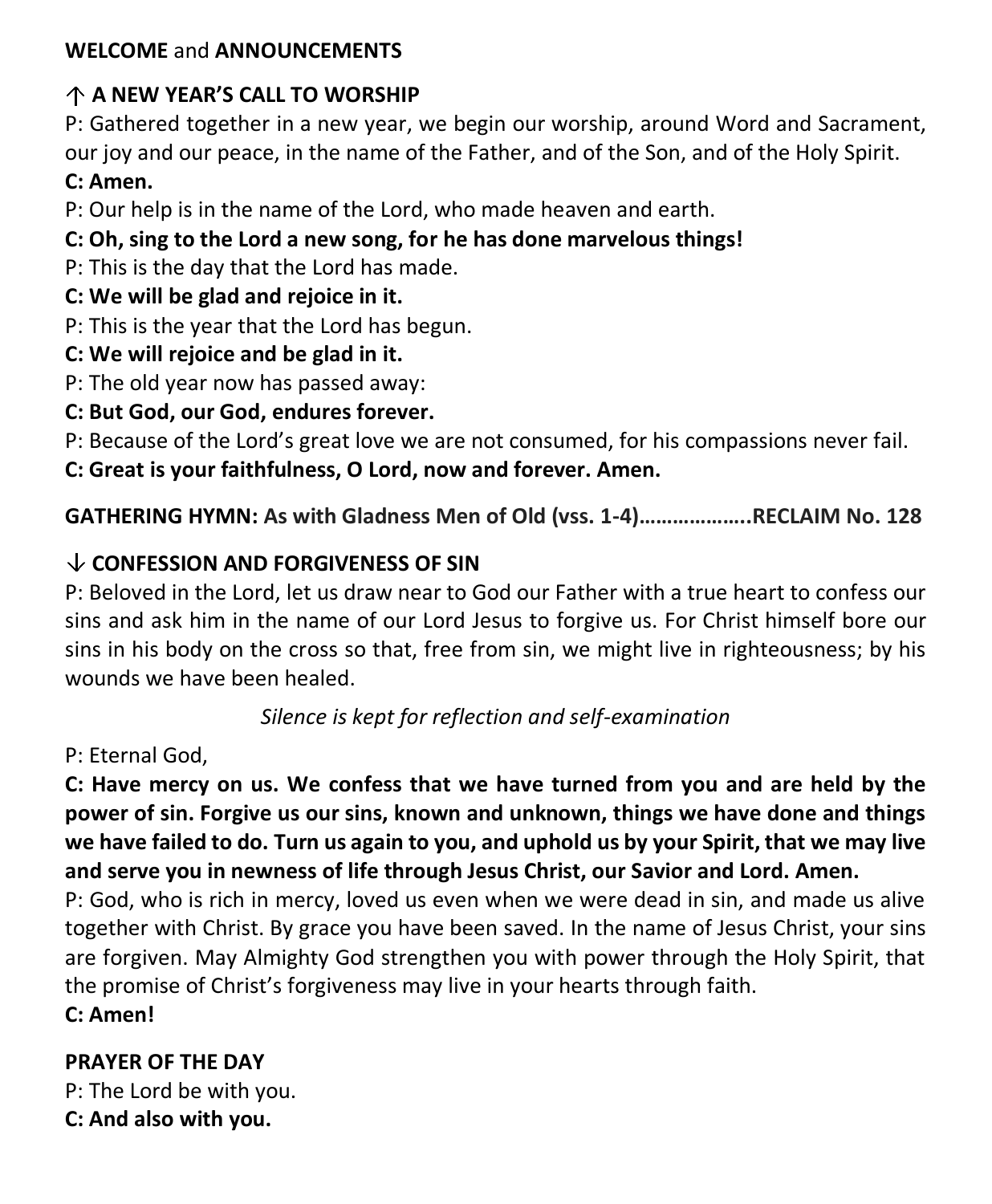P: Let us pray…

**All: O God, on this day, by the leading of a star, you revealed your only-begotten Son to the nations. Mercifully grant that we, who know you by faith, may be brought to contemplate the beauty of your majesty; through your Son, Jesus Christ, our Lord, who lives and reigns with you and the Holy Spirit, one God, now and forever. Amen.**

#### **SPECIAL MUSIC: "Shelter Me" by Fr. Michael Joncas**

#### **FIRST READING: Isaiah 60:1-6 (ESV)**

<sup>1</sup>Arise, shine, for your light has come, and the glory of the Lord has risen upon you. <sup>2</sup>For behold, darkness shall cover the earth, and thick darkness the peoples; but the Lord will arise upon you, and his glory will be seen upon you.  $3$ And nations shall come to your light, and kings to the brightness of your rising. <sup>4</sup> Lift up your eyes all around, and see; they all gather together, they come to you; your sons shall come from afar, and your daughters shall be carried on the hip. <sup>5</sup>Then you shall see and be radiant; your heart shall thrill and exult, because the abundance of the sea shall be turned to you, the wealth of the nations shall come to you. A multitude of camels shall cover you, the young camels of Midian and Ephah; all those from Sheba shall come. They shall bring gold and frankincense, and shall bring good news, the praises of the Lord.

R: The Word of the Lord.

**C: Thanks be to God!** 

#### **RESPONSIVE READING: Psalm 72:1-11 (ESV)**

R: Give the king your justice, O God, and your righteousness to the royal son! **C: May he judge your people with righteousness, and your poor with justice!** R: Let the mountains bear prosperity for the people, and the hills, in righteousness! **C: May he defend the cause of the poor of the people, give deliverance to the children of the needy, and crush the oppressor!** R: May they fear you as the sun endures, as long as the moon, through all generations!

**C: May he be like rain that falls on the mown grass, like showers that water the earth!** R: In his days may the righteous flourish, and peace abound, till the moon be no more! **C: May he have dominion from sea to sea, and from the River to the ends of the earth!** R: May desert tribes bow down before him, and his enemies lick the dust!

#### **C: May the kings of Tarshish and of the coastlands render him tribute; may the kings of Sheba and Seba bring gifts!**

R: May all kings fall down before him, all nations serve him!

R: The Word of the Lord.

**C: Thanks be to God!**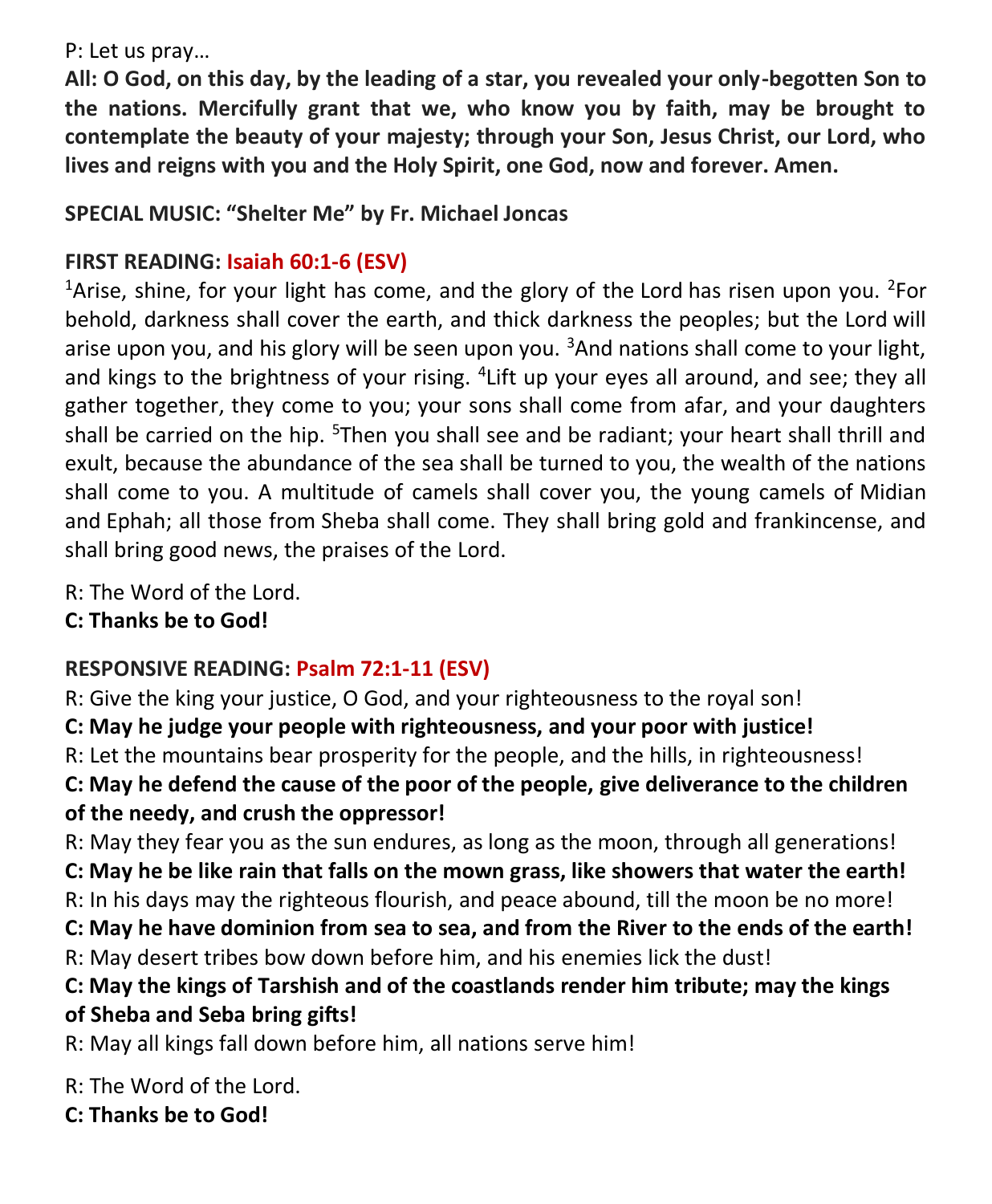#### **SECOND READING: Ephesians 3:1-12 (ESV)**

<sup>1</sup>For this reason I, Paul, a prisoner of Christ Jesus on behalf of you Gentiles—  $2$  assuming that you have heard of the stewardship of God's grace that was given to me for you,  $3$  how the mystery was made known to me by revelation, as I have written briefly. <sup>4</sup>When you read this, you can perceive my insight into the mystery of Christ, <sup>5</sup>which was not made known to the sons of men in other generations as it has now been revealed to his holy apostles and prophets by the Spirit.  $6$ This mystery is that the Gentiles are fellow heirs, members of the same body, and partakers of the promise in Christ Jesus through the gospel. <sup>7</sup>Of this gospel I was made a minister according to the gift of God's grace, which was given me by the working of his power.  $8$ To me, though I am the very least of all the saints, this grace was given, to preach to the Gentiles the unsearchable riches of Christ,  $9$  and to bring to light for everyone what is the plan of the mystery hidden for ages in God, who created all things,  $10$ so that through the church the manifold wisdom of God might now be made known to the rulers and authorities in the heavenly places. <sup>11</sup>This was according to the eternal purpose that he has realized in Christ Jesus our Lord, <sup>12</sup>in whom we have boldness and access with confidence through our faith in him.

R: The Word of the Lord.

**C: Thanks be to God!** 

#### **GOSPEL READING: Matthew 2:1-12 (ESV)**

P: The Holy Gospel according to Saint Matthew, the 2<sup>nd</sup> Chapter.

#### **C: Glory to you, O Lord!**

 $1$ Now after Jesus was born in Bethlehem of Judea in the days of Herod the king, behold, wise men from the east came to Jerusalem, <sup>2</sup>saying, "Where is he who has been born king of the Jews? For we saw his star when it rose and have come to worship him." 3When Herod the king heard this, he was troubled, and all Jerusalem with him; <sup>4</sup>and assembling all the chief priests and scribes of the people, he inquired of them where the Christ was to be born. <sup>5</sup>They told him, "In Bethlehem of Judea, for so it is written by the prophet: <sup>6</sup>"'And you, O Bethlehem, in the land of Judah, are by no means least among the rulers of Judah; for from you shall come a ruler who will shepherd my people Israel."" <sup>7</sup>Then Herod summoned the wise men secretly and ascertained from them what time the star had appeared. <sup>8</sup>And he sent them to Bethlehem, saying, "Go and search diligently for the child, and when you have found him, bring me word, that I too may come and worship him." <sup>9</sup>After listening to the king, they went on their way. And behold, the star that they had seen when it rose went before them until it came to rest over the place where the child was.  $10$ When they saw the star, they rejoiced exceedingly with great joy.  $11$ And going into the house, they saw the child with Mary his mother, and they fell down and worshiped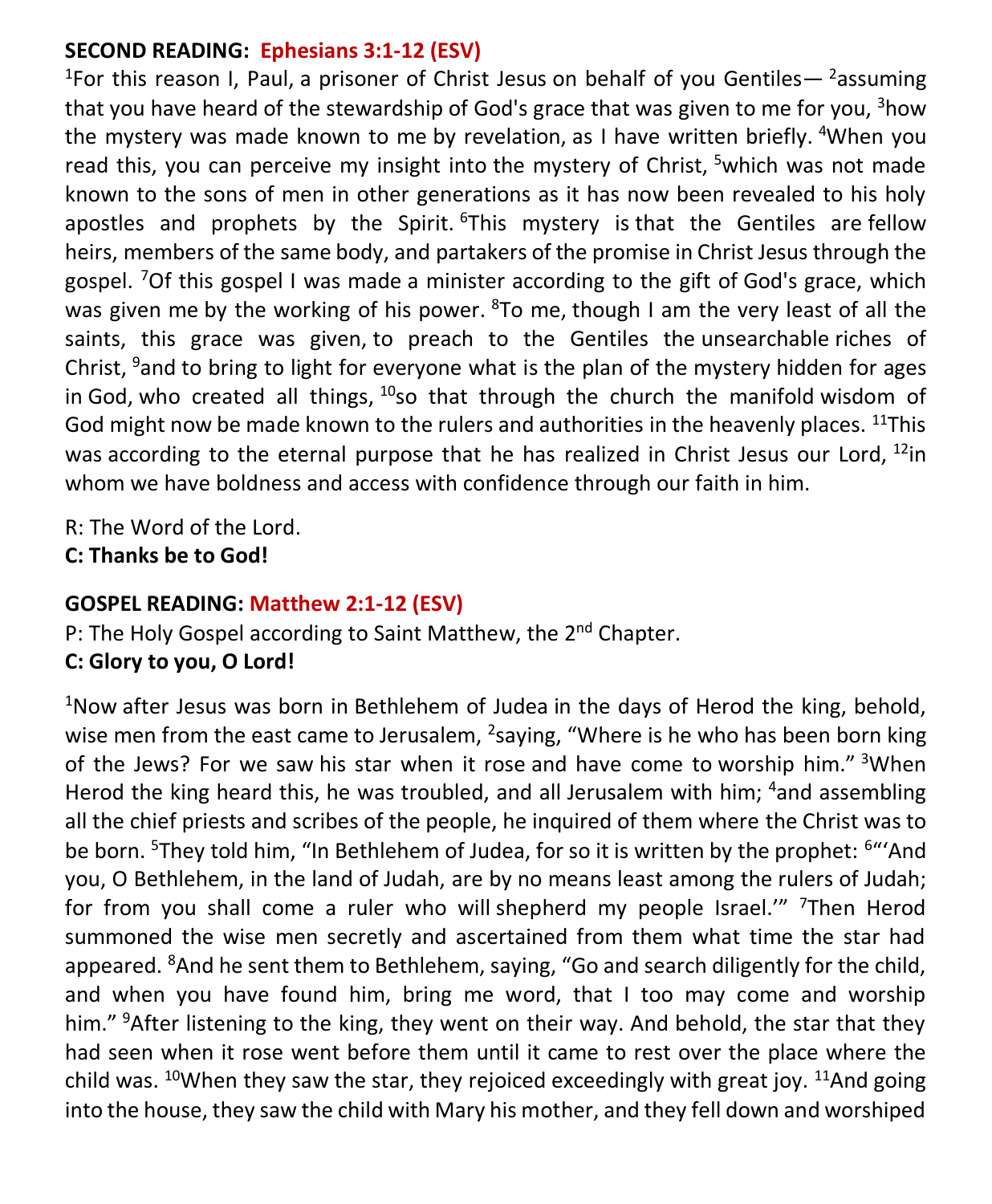him. Then, opening their treasures, they offered him gifts, gold and frankincense and myrrh. <sup>12</sup>And being warned in a dream not to return to Herod, they departed to their own country by another way.

P: This is the Gospel of our Lord! **C: Praise to you, O Christ!** 

#### **SERMON**

#### **HYMN OF THE DAY: We Three Kings of Orient Are (vss. 1-4)…………….RECLAIM No. 130**

#### **OFFERING** and **OFFERING RESPONSE**

*As ushers bring forward the offering,* please stand to *sing the Doxology: Praise God from whom all blessings flow. Praise Him all creatures here below. Praise Him above ye heav'nly host. Praise Father, Son, and Holy Ghost. Amen*

#### **THE NICENE CREED**

**We believe in one God, the Father, the Almighty, maker of heaven and earth, of all that is, seen and unseen.**

**We believe in one Lord, Jesus Christ, the only Son of God, eternally begotten of the Father, God from God, Light from Light, true God from true God, begotten, not made, of one Being with the Father. Through him all things were made. For us and for our salvation he came down from heaven; by the power of the Holy Spirit he became incarnate from the virgin Mary, and was made man. For our sake he was crucified under Pontius Pilate; he suffered death and was buried. On the third day he rose again in accordance with the Scriptures; he ascended into heaven and is seated at the right hand of the Father. He will come again in glory to judge the living and the dead, and his kingdom will have no end.**

**We believe in the Holy Spirit, the Lord, the giver of life, who proceeds from the Father and the Son. With the Father and the Son he is worshiped and glorified. He has spoken through the prophets. We believe in one holy Christian and apostolic Church. We acknowledge one Baptism for the forgiveness of sins. We look for the resurrection of the dead, and the life of the world to come. Amen.**

#### **PRAYERS OF THE PEOPLE**

Each petition ends with the words *Lord, in your mercy*. Please respond by saying *Hear our prayer.*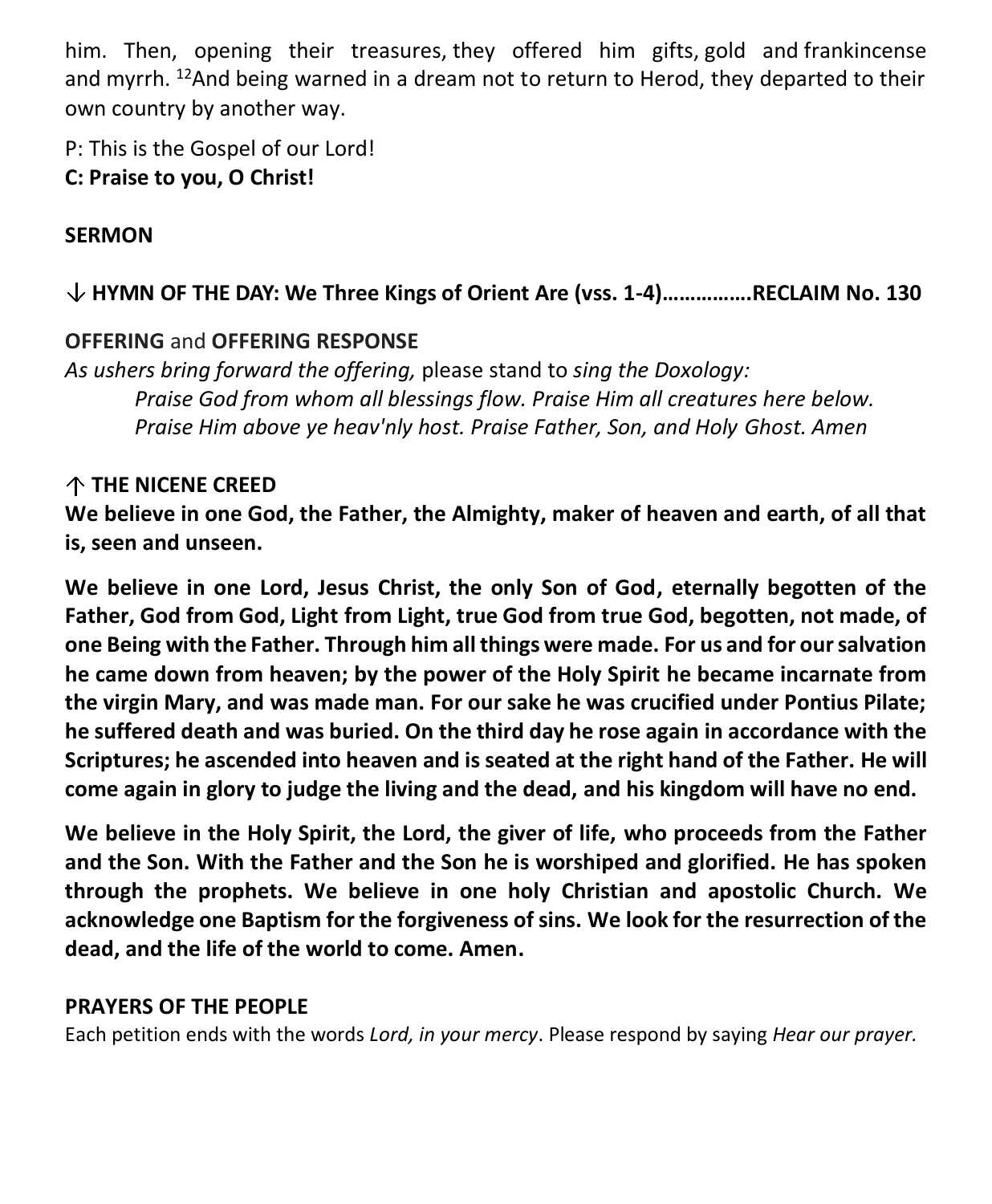#### **THE SACRAMENT OF HOLY COMMUNION**

P: The Lord be with you.

**C: And also with you.**

P: Lift up your hearts.

**C: We lift them to the Lord.**

P: Let us give thanks to the Lord our God.

**C: It is right to give him thanks and praise.**

P: It is indeed right and salutary, for in the night of his betrayal…

#### **WORDS OF INSTITUTION**

#### **LORD'S PRAYER**

**C: Our Father, who art in heaven, hallowed be thy name, thy kingdom come, thy will be done, on earth as it is in heaven. Give us this day our daily bread; and forgive us our trespasses, as we forgive those who trespass against us; and lead us, not into temptation, but deliver us from evil. For thine is the kingdom, and the power, and the glory, forever and ever. Amen.**

#### **COMMUNION DISTRIBUTION**

*All who are baptized, have been instructed properly, and trust God's Word are welcome to communion, where our Lord is truly present, offering his gifts of forgiveness and eternal life. If partaking, please sign a blue card and place in the offering plate or give to an usher so our records are complete.*

#### **BENEDICTION**

**SENDING HYMN: Arise, Your Light Has Come** *(printed on the next page)* 

#### **DISMISSAL**

P: Go in peace, loving and serving in the name of our crucified and risen Lord. **C: Thanks be to God!**

#### **POSTLUDE**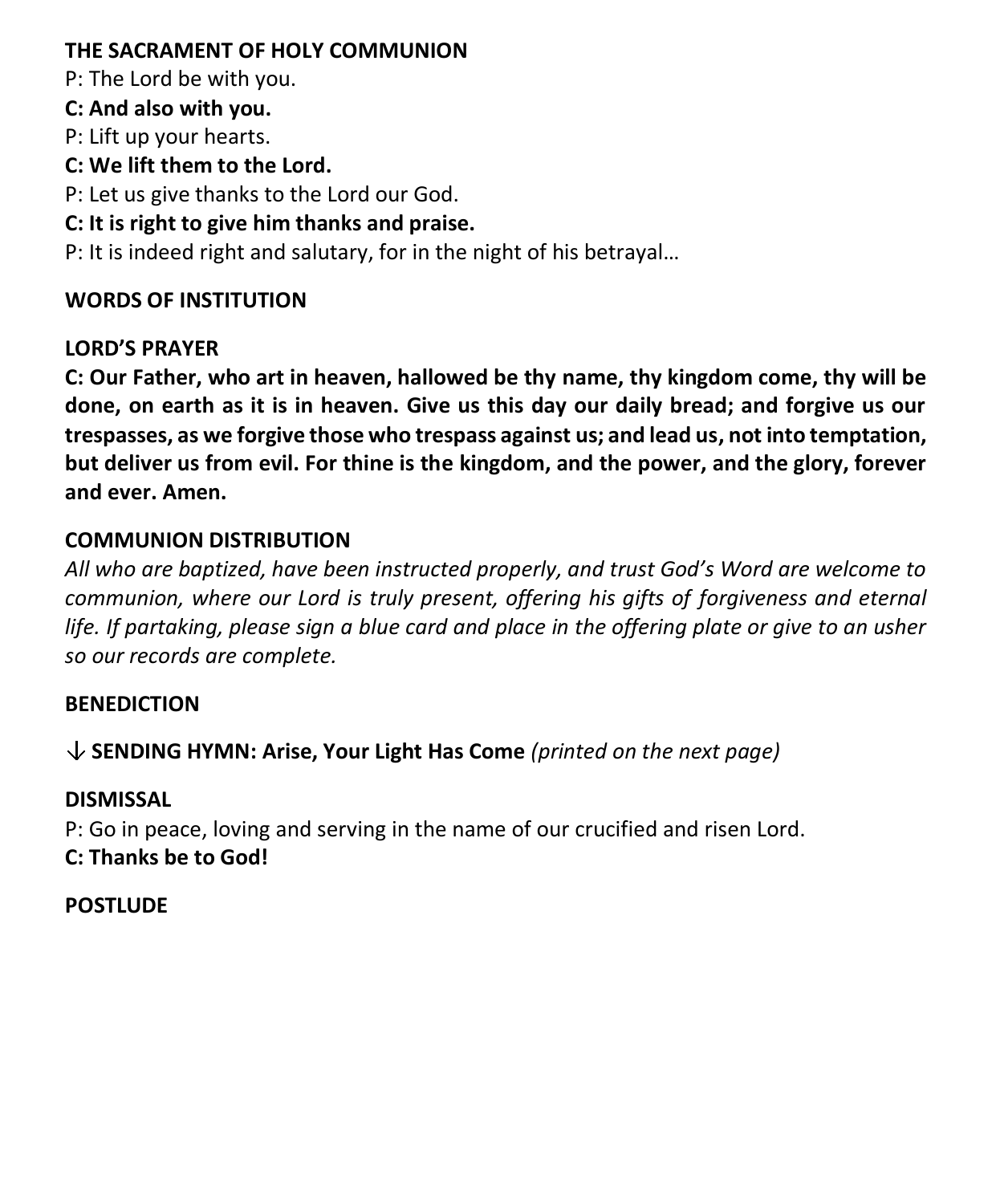

#### **THOSE SERVING TODAY**

Pastor: Rev. Aaron L. Deutsch **Keyboardist:** Dawn Peanasky **Reader:** Jim Lambert **Ushers:** Brad Matthes and Don Peterson **Greeters:** Ron and Susan Brooks **Tech Team:** Mike and Vicki Youngerberg **Communion Set-Up:** Victor and Helen Kurth **Communion Assistants:** Pat and Karen McGregor **Ministers:** Every member of Resurrection Lutheran

#### **CONTACT OUR PASTOR**

**Cell Phone:** 605-742-4469 **Email Address:** [aaron.lee.deutsch@gmail.com](mailto:aaron.lee.deutsch@gmail.com)

#### **THIS WEEK AT RESURRECTION LUTHERAN**

| Sunday    | Jan. 2 | 9:30am             | Worship                          |
|-----------|--------|--------------------|----------------------------------|
|           |        | 10:30am            | Fellowship                       |
| Monday    | Jan. 3 | 10:00am            | <b>Morning Prayer</b>            |
| Tuesday   | Jan. 4 | 11:00am            | E/E/O Committee Meeting          |
| Wednesday | Jan. 5 | Noon               | Lectionary Lunch                 |
|           |        | 2:45 <sub>pm</sub> | <b>Worship Committee Meeting</b> |
| Thursday  | Jan. 6 | 8:00am             | Men's Bible Study                |
| Sunday    | Jan. 9 | 9:30am             | Worship                          |
|           |        | 10:30am            | Fellowship                       |